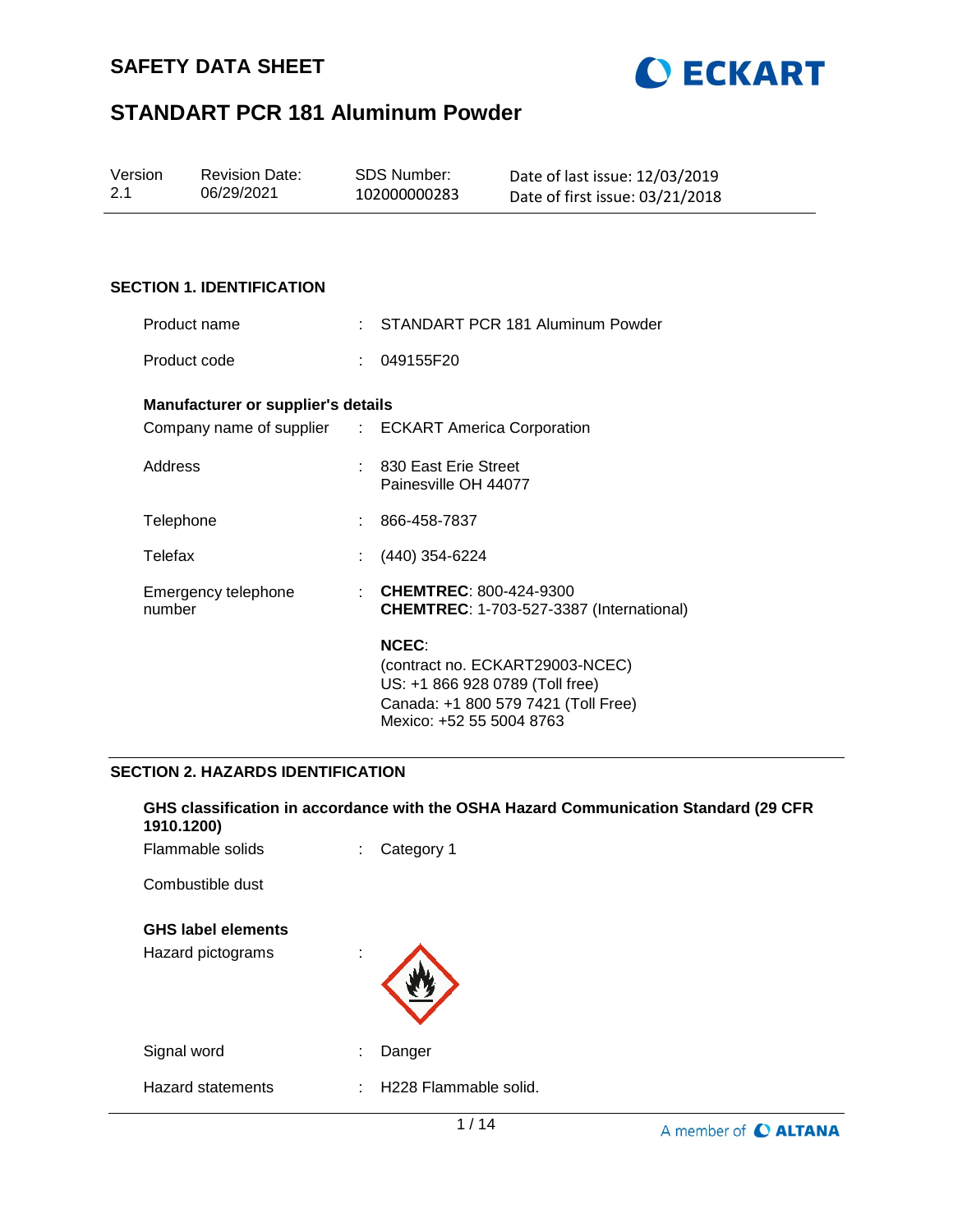



| Version<br>2.1 | <b>Revision Date:</b><br>06/29/2021 | <b>SDS Number:</b><br>102000000283 | Date of last issue: 12/03/2019<br>Date of first issue: 03/21/2018       |
|----------------|-------------------------------------|------------------------------------|-------------------------------------------------------------------------|
|                |                                     |                                    |                                                                         |
|                |                                     |                                    | May form combustible dust concentrations in air.                        |
|                | Precautionary statements            | <b>Prevention:</b>                 |                                                                         |
|                |                                     | P210                               | Keep away from heat/ sparks/ open flames/<br>hot surfaces. No smoking.  |
|                |                                     | P <sub>240</sub>                   | Ground/bond container and receiving<br>equipment.                       |
|                |                                     | P <sub>241</sub>                   | Use explosion-proof electrical/ventilating/<br>lighting equipment.      |
|                |                                     | P <sub>280</sub>                   | Wear protective gloves/ eye protection/ face<br>protection.             |
|                |                                     | <b>Response:</b>                   |                                                                         |
|                |                                     | P370 + P378                        | In case of fire: Use for extinction: Special<br>powder for metal fires. |
|                |                                     | P370 + P378                        | In case of fire: Use for extinction: Dry sand.                          |

## **Other hazards**

None known.

## **SECTION 3. COMPOSITION/INFORMATION ON INGREDIENTS**

#### **Hazardous components**

| Chemical name   | <b>ICAS-No.</b> | Concentration (% w/w) |
|-----------------|-----------------|-----------------------|
| <b>Aluminum</b> | 7429-90-5       | $>= 90 - 100$         |
| Silica          | 7631-86-9       | $>= 5 - < 10$         |

## **SECTION 4. FIRST AID MEASURES**

| General advice          |   | : Move the victim to fresh air.<br>Move out of dangerous area.<br>Show this safety data sheet to the doctor in attendance.<br>Do not leave the victim unattended. |
|-------------------------|---|-------------------------------------------------------------------------------------------------------------------------------------------------------------------|
| If inhaled              |   | $:$ Remove to fresh air.<br>If unconscious, place in recovery position and seek medical<br>advice.<br>If symptoms persist, call a physician.                      |
| In case of skin contact |   | : Wash off immediately with soap and plenty of water.                                                                                                             |
|                         |   | If on clothes, remove clothes.                                                                                                                                    |
| In case of eye contact  | ÷ | Flush eyes with water as a precaution.                                                                                                                            |

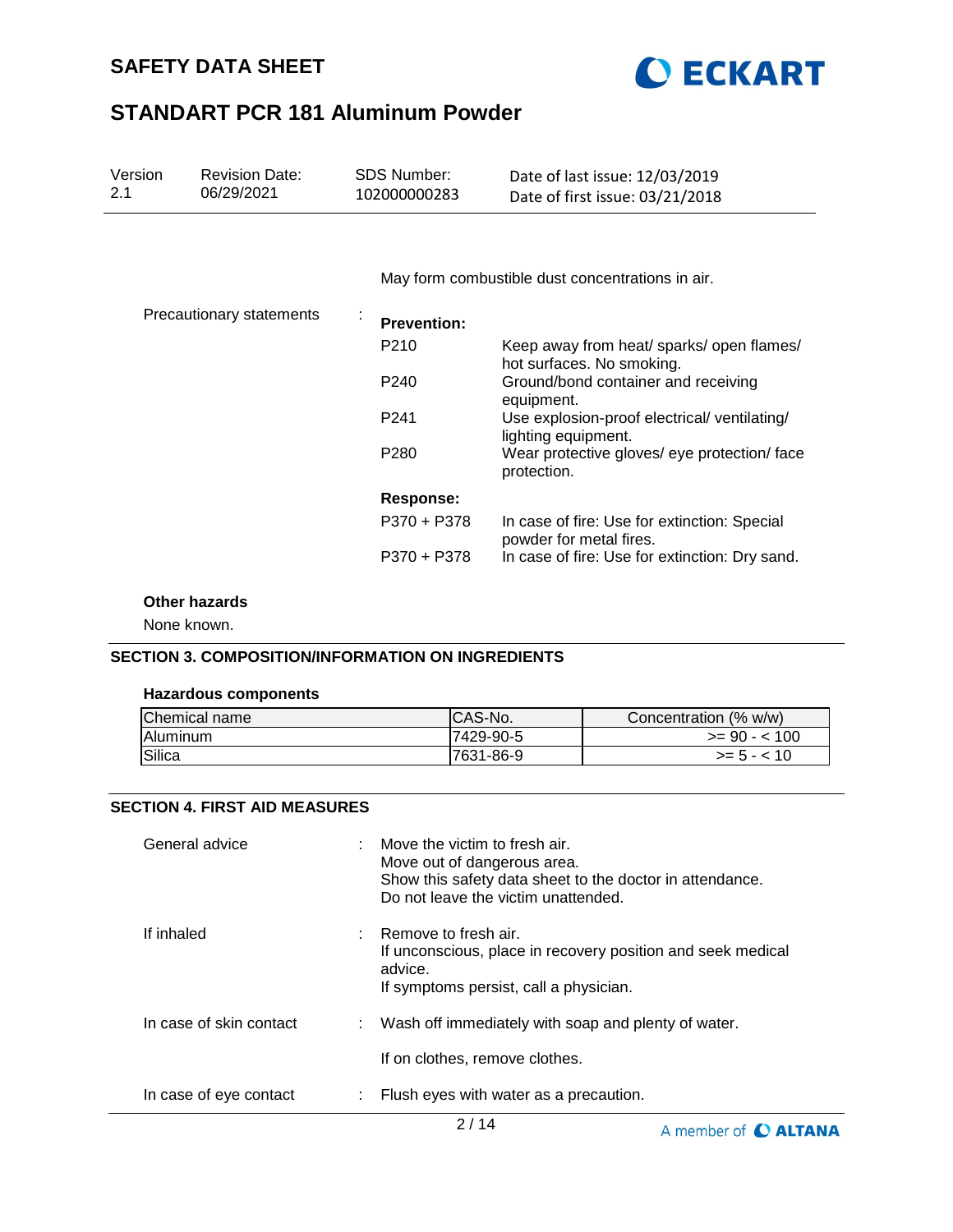



| Version<br>2.1 |                  | <b>Revision Date:</b><br>06/29/2021                    | SDS Number:<br>102000000283                                                                                                                                                   | Date of last issue: 12/03/2019<br>Date of first issue: 03/21/2018                                                                                                                                                             |  |
|----------------|------------------|--------------------------------------------------------|-------------------------------------------------------------------------------------------------------------------------------------------------------------------------------|-------------------------------------------------------------------------------------------------------------------------------------------------------------------------------------------------------------------------------|--|
|                |                  |                                                        | Remove contact lenses.<br>Keep eye wide open while rinsing.                                                                                                                   | If eye irritation persists, consult a specialist.                                                                                                                                                                             |  |
|                | If swallowed     |                                                        | Keep respiratory tract clear.<br>Do not give milk or alcoholic beverages.<br>Never give anything by mouth to an unconscious person.<br>If symptoms persist, call a physician. |                                                                                                                                                                                                                               |  |
|                | delayed          | Most important symptoms<br>and effects, both acute and | None known.                                                                                                                                                                   |                                                                                                                                                                                                                               |  |
|                |                  | <b>SECTION 5. FIREFIGHTING MEASURES</b>                |                                                                                                                                                                               |                                                                                                                                                                                                                               |  |
|                |                  | Suitable extinguishing media                           | Dry sand<br>Special powder against metal fire                                                                                                                                 |                                                                                                                                                                                                                               |  |
|                | media            | Unsuitable extinguishing                               | ABC powder<br>Carbon dioxide (CO2)<br>Water<br>Foam                                                                                                                           |                                                                                                                                                                                                                               |  |
|                |                  |                                                        | High volume water jet                                                                                                                                                         |                                                                                                                                                                                                                               |  |
|                | firefighting     | Specific hazards during                                | (hydrogen).                                                                                                                                                                   | Contact with water liberates extremely flammable gas                                                                                                                                                                          |  |
|                |                  | Further information                                    | separately in closed containments.                                                                                                                                            | For safety reasons in case of fire, cans should be stored<br>Use extinguishing measures that are appropriate to local<br>circumstances and the surrounding environment.<br>Use a water spray to cool fully closed containers. |  |
|                | for firefighters | Special protective equipment :                         | necessary.                                                                                                                                                                    | Wear self-contained breathing apparatus for firefighting if                                                                                                                                                                   |  |

## **SECTION 6. ACCIDENTAL RELEASE MEASURES**

| Personal precautions,<br>protective equipment and<br>emergency procedures | Use personal protective equipment.<br>Evacuate personnel to safe areas.<br>Avoid dust formation.<br>Remove all sources of ignition. |
|---------------------------------------------------------------------------|-------------------------------------------------------------------------------------------------------------------------------------|
| $\Gamma$ as decisions contains according $\sim$                           |                                                                                                                                     |

Environmental precautions :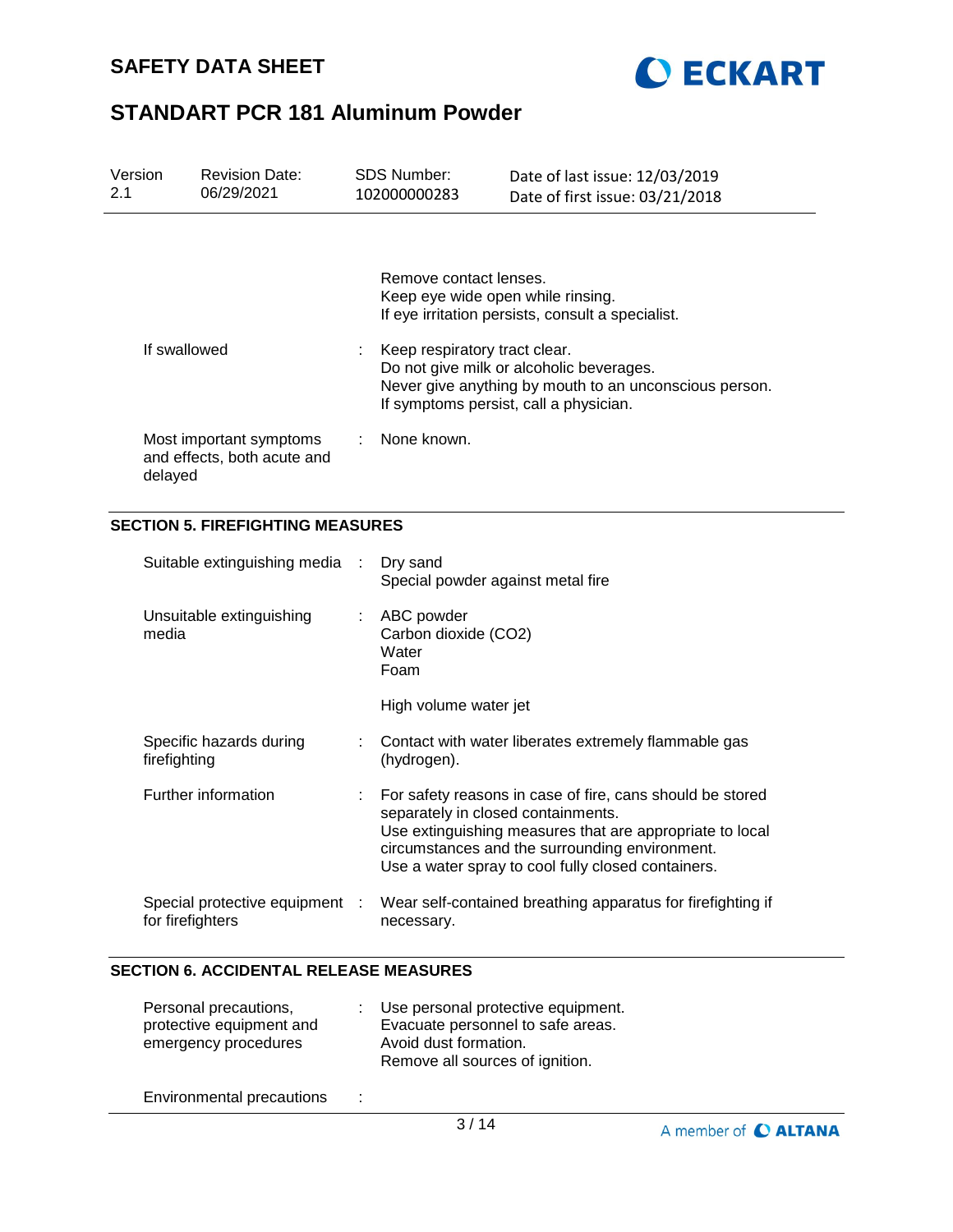



| Version<br>2.1 | <b>Revision Date:</b><br>06/29/2021                      |   | <b>SDS Number:</b><br>102000000283                                                                                                                                                                                                                                                                                    | Date of last issue: 12/03/2019<br>Date of first issue: 03/21/2018                                                                                                                                                                            |
|----------------|----------------------------------------------------------|---|-----------------------------------------------------------------------------------------------------------------------------------------------------------------------------------------------------------------------------------------------------------------------------------------------------------------------|----------------------------------------------------------------------------------------------------------------------------------------------------------------------------------------------------------------------------------------------|
|                |                                                          |   | respective authorities.                                                                                                                                                                                                                                                                                               | Prevent product from entering drains.<br>Prevent further leakage or spillage if safe to do so.<br>If the product contaminates rivers and lakes or drains inform                                                                              |
|                | Methods and materials for<br>containment and cleaning up |   | Do not use a vacuum cleaner.                                                                                                                                                                                                                                                                                          | Use mechanical handling equipment.                                                                                                                                                                                                           |
|                |                                                          |   | Contain spillage, and then collect with an electrically protected<br>vacuum cleaner or by wet-brushing and place in container for<br>disposal according to local regulations (see section 13).<br>Keep in suitable, closed containers for disposal.                                                                   |                                                                                                                                                                                                                                              |
|                | <b>SECTION 7. HANDLING AND STORAGE</b>                   |   |                                                                                                                                                                                                                                                                                                                       |                                                                                                                                                                                                                                              |
|                | Advice on protection against<br>fire and explosion       | ÷ | Use explosion-proof equipment.                                                                                                                                                                                                                                                                                        | During processing, dust may form explosive mixture in air.<br>Take measures to prevent the build up of electrostatic charge.<br>When transferring from one container to another apply<br>earthing measures and use conductive hose material. |
|                |                                                          |   | is formed.<br>ignition.                                                                                                                                                                                                                                                                                               | Provide appropriate exhaust ventilation at places where dust<br>Keep away from open flames, hot surfaces and sources of                                                                                                                      |
|                | Advice on safe handling                                  |   | Avoid creating dust.<br>Store away from heat.                                                                                                                                                                                                                                                                         | Routine housekeeping should be instituted to ensure that<br>dusts do not accumulate on surfaces.                                                                                                                                             |
|                |                                                          |   | application area.<br>regulations.                                                                                                                                                                                                                                                                                     | For personal protection see section 8.<br>Smoking, eating and drinking should be prohibited in the<br>Open drum carefully as content may be under pressure.<br>Dispose of rinse water in accordance with local and national                  |
|                | Conditions for safe storage                              |   | Earthing of containers and apparatuses is essential.<br>Reaction with water liberates extremely flammable gas<br>(hydrogen)<br>Use explosion-proof equipment.<br>Store in original container.<br>Keep containers tightly closed in a cool, well-ventilated place.<br>Keep away from sources of ignition - No smoking. |                                                                                                                                                                                                                                              |

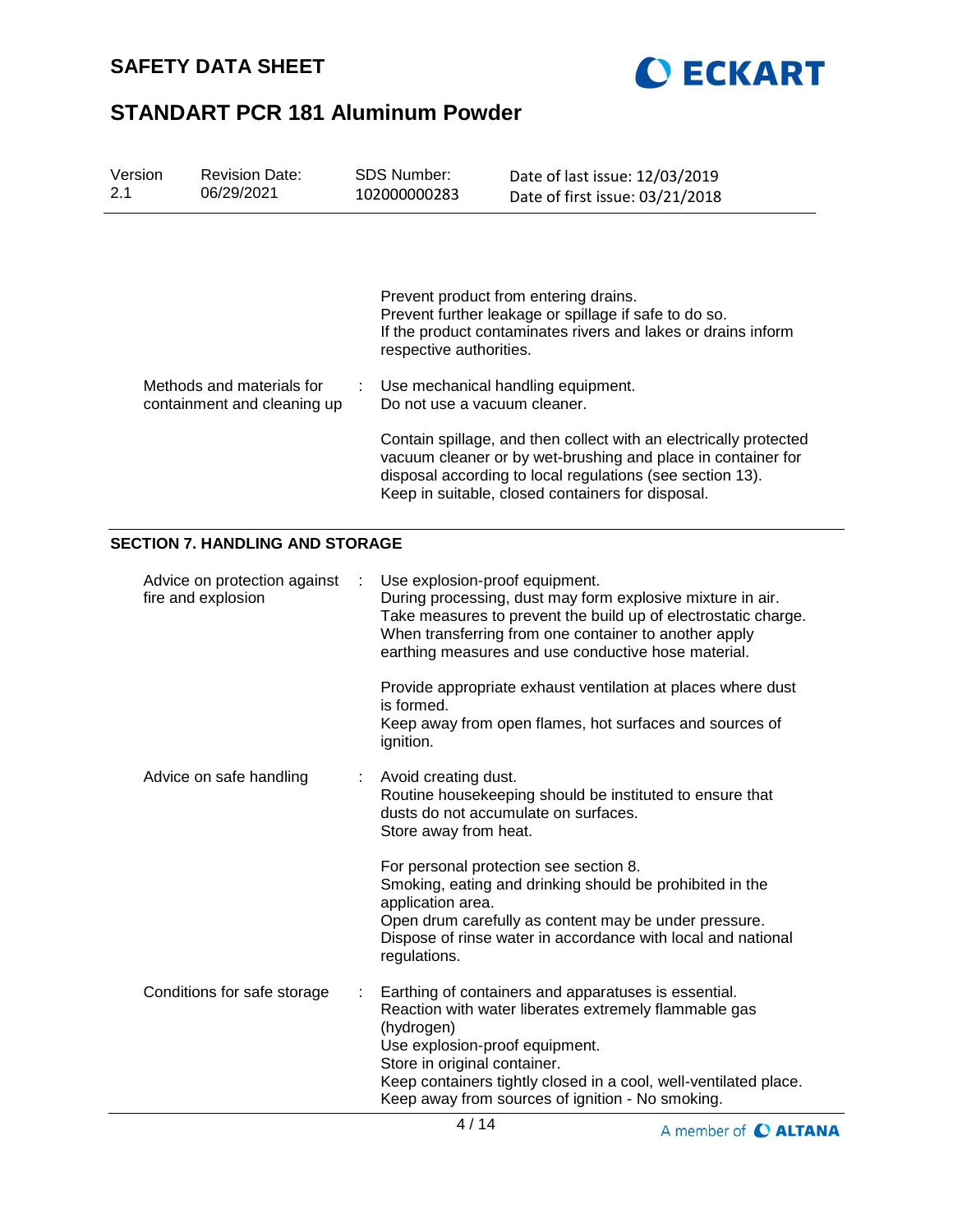



| Version<br>2.1 | <b>Revision Date:</b><br>06/29/2021         | <b>SDS Number:</b><br>102000000283 | Date of last issue: 12/03/2019<br>Date of first issue: 03/21/2018                                                                                                                                                                                        |
|----------------|---------------------------------------------|------------------------------------|----------------------------------------------------------------------------------------------------------------------------------------------------------------------------------------------------------------------------------------------------------|
|                |                                             |                                    |                                                                                                                                                                                                                                                          |
|                |                                             |                                    | Keep container closed when not in use.                                                                                                                                                                                                                   |
|                |                                             | No smoking.<br>place.              | Keep container tightly closed in a dry and well-ventilated<br>Electrical installations / working materials must comply with<br>the technological safety standards.                                                                                       |
|                | Technical<br>measures/Precautions           |                                    | Protect from humidity and water.                                                                                                                                                                                                                         |
|                | Materials to avoid                          | storage.                           | Do not store together with oxidizing and self-igniting products.<br>Never allow product to get in contact with water during<br>Keep away from oxidizing agents, strongly alkaline and<br>strongly acid materials in order to avoid exothermic reactions. |
|                | Further information on<br>storage stability | Keep in a dry place.               |                                                                                                                                                                                                                                                          |

## **SECTION 8. EXPOSURE CONTROLS/PERSONAL PROTECTION**

# **Components with workplace control parameters**

| Components | CAS-No.   | Value type<br>(Form of<br>exposure)          | Control<br>parameters /<br>Permissible<br>concentration | <b>Basis</b>     |
|------------|-----------|----------------------------------------------|---------------------------------------------------------|------------------|
| Aluminum   | 7429-90-5 | TWA (total<br>dust)                          | 50 Million<br>particles per cubic<br>foot               | OSHA Z-3         |
|            |           | <b>TWA</b><br>(Respirable)                   | $5$ mg/m $3$                                            | <b>NIOSH REL</b> |
|            |           | TWA (total<br>dust)                          | 15 mg/m3                                                | OSHA Z-3         |
|            |           | TWA (total)                                  | 10 mg/m3                                                | <b>NIOSH REL</b> |
|            |           | TWA<br>(respirable<br>fraction)              | $5$ mg/m $3$                                            | OSHA Z-3         |
|            |           | TWA<br>(respirable<br>fraction)              | 15 Million<br>particles per cubic<br>foot               | OSHA Z-3         |
|            |           | TWA<br>(Respirable<br>particulate<br>matter) | 1 mg/m $3$                                              | <b>ACGIH</b>     |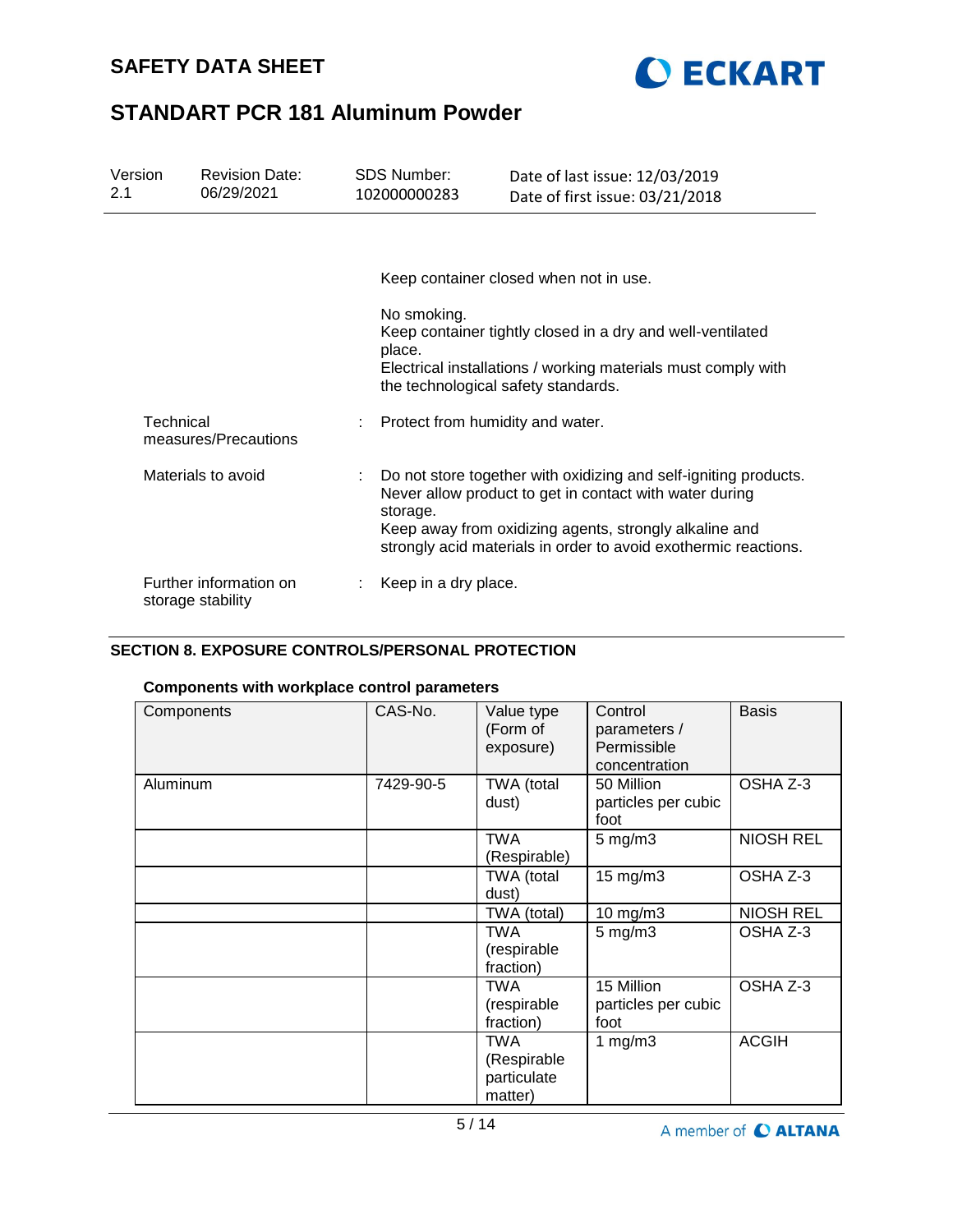



| Version<br>2.1 | <b>Revision Date:</b><br>06/29/2021 | SDS Number:<br>102000000283 |                                                     | Date of last issue: 12/03/2019<br>Date of first issue: 03/21/2018 |                     |
|----------------|-------------------------------------|-----------------------------|-----------------------------------------------------|-------------------------------------------------------------------|---------------------|
|                |                                     |                             |                                                     |                                                                   |                     |
|                |                                     |                             | <b>TWA</b>                                          | $5$ mg/m $3$<br>(Aluminium)                                       | NIOSH REL           |
|                |                                     |                             | <b>TWA (Total)</b>                                  | $15 \text{ mg/m}$<br>(Aluminium)                                  | <b>OSHA P0</b>      |
|                |                                     |                             | <b>TWA</b><br>(Respirable<br>fraction)              | $5 \text{ mg/m}$<br>(Aluminium)                                   | <b>OSHA P0</b>      |
|                |                                     |                             | <b>TWA</b> (total<br>dust)                          | $15 \text{ mg/m}$<br>(Aluminium)                                  | OSHA <sub>Z-1</sub> |
|                |                                     |                             | <b>TWA</b><br>(respirable<br>fraction)              | $5 \text{ mg/m}$<br>(Aluminium)                                   | OSHA Z-1            |
|                |                                     |                             | <b>TWA</b> (Total<br>dust)                          | 15 mg/m3<br>(Aluminium)                                           | OSHA P0             |
|                |                                     |                             | <b>TWA</b><br>(respirable<br>dust fraction)         | $5 \text{ mg/m}$<br>(Aluminium)                                   | <b>OSHA P0</b>      |
|                |                                     |                             | <b>TWA</b><br>(welding<br>fumes)                    | $5 \text{ mg/m}$<br>(Aluminium)                                   | <b>NIOSH REL</b>    |
|                |                                     |                             | <b>TWA</b> (pyro<br>powders)                        | $5 \text{ mg/m}$<br>(Aluminium)                                   | <b>NIOSH REL</b>    |
|                |                                     |                             | <b>TWA</b><br>(Respirable<br>particulate<br>matter) | 1 $mg/m3$<br>(Aluminium)                                          | <b>ACGIH</b>        |
|                |                                     |                             | <b>TWA</b><br>(Fumes)                               | $5 \text{ mg/m}$                                                  | OSHA P0             |
| Silica         |                                     | 7631-86-9                   | TWA (Dust)                                          | 20 Million<br>particles per cubic<br>foot<br>(Silica)             | OSHA Z-3            |
|                |                                     |                             | <b>TWA (Dust)</b>                                   | 80 mg/m3 /<br>%SiO <sub>2</sub><br>(Silica)                       | OSHA Z-3            |
|                |                                     |                             | <b>TWA</b>                                          | $6$ mg/m $3$<br>(Silica)                                          | <b>NIOSH REL</b>    |

## **Personal protective equipment**

| Respiratory protection      | Use suitable breathing protection if workplace concentration<br>requires.<br>Breathing apparatus with filter.<br>P1 filter |
|-----------------------------|----------------------------------------------------------------------------------------------------------------------------|
| Hand protection<br>Material | -eather                                                                                                                    |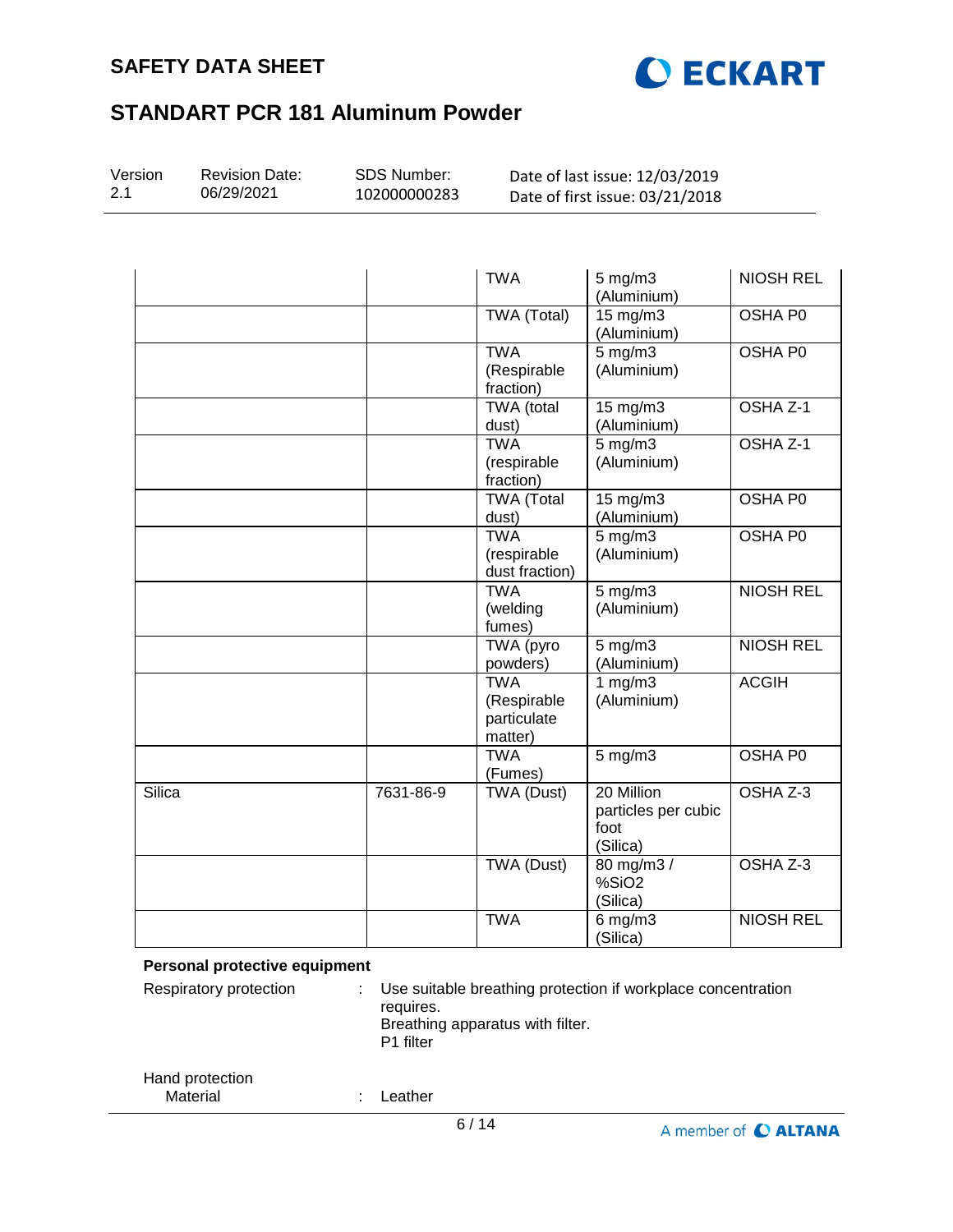# **SAFETY DATA SHEET**



# **STANDART PCR 181 Aluminum Powder**

| Version<br>2.1 | <b>Revision Date:</b><br>06/29/2021 | <b>SDS Number:</b><br>102000000283            | Date of last issue: 12/03/2019<br>Date of first issue: 03/21/2018                                                                                                                                                                                                                                  |
|----------------|-------------------------------------|-----------------------------------------------|----------------------------------------------------------------------------------------------------------------------------------------------------------------------------------------------------------------------------------------------------------------------------------------------------|
|                | Glove length                        | Long sleeve gloves                            |                                                                                                                                                                                                                                                                                                    |
|                | <b>Remarks</b>                      |                                               | : Leather gloves The choice of an appropriate glove does not<br>only depend on its material but also on other quality features<br>and is different from one producer to the other.<br>The suitability for a specific workplace should be discussed<br>with the producers of the protective gloves. |
|                | Eye protection                      | Face-shield<br>Tightly fitting safety goggles |                                                                                                                                                                                                                                                                                                    |
|                | Skin and body protection            |                                               | Anti-static and fire resistant protective clothing. DIN EN<br>11612; EN 533; EN 1149-1. Anti-static safety shoes.<br>Dust impervious protective suit<br>Choose body protection according to the amount and<br>concentration of the dangerous substance at the work place.                          |
|                | Hygiene measures                    |                                               | Wash hands before breaks and at the end of workday.                                                                                                                                                                                                                                                |

| Appearance<br>Colour<br>Odour<br>Odour Threshold<br>рH<br>Melting point/freezing point |                           | powder<br>silver<br>odourless<br>No data available<br>substance/mixture is non-soluble (in water)<br>660 °C |
|----------------------------------------------------------------------------------------|---------------------------|-------------------------------------------------------------------------------------------------------------|
| Boiling point/boiling range                                                            | $\mathbb{R}^{\mathbb{Z}}$ | $2,467$ °C                                                                                                  |
| Flash point<br>Evaporation rate<br>Flammability (solid, gas)                           |                           | No data available<br>No data available<br>combustible dust                                                  |
| Upper explosion limit / Upper<br>flammability limit                                    |                           | : No data available                                                                                         |
| Lower explosion limit / Lower<br>flammability limit                                    | ÷.                        | $30$ g/m $3$                                                                                                |
| Vapour pressure                                                                        |                           | No data available                                                                                           |
| Relative density                                                                       |                           | No data available                                                                                           |
| Density                                                                                |                           | $2.5$ g/cm $3$                                                                                              |
| Solubility(ies)                                                                        |                           | No data available                                                                                           |
| Partition coefficient: n-                                                              |                           | No data available                                                                                           |

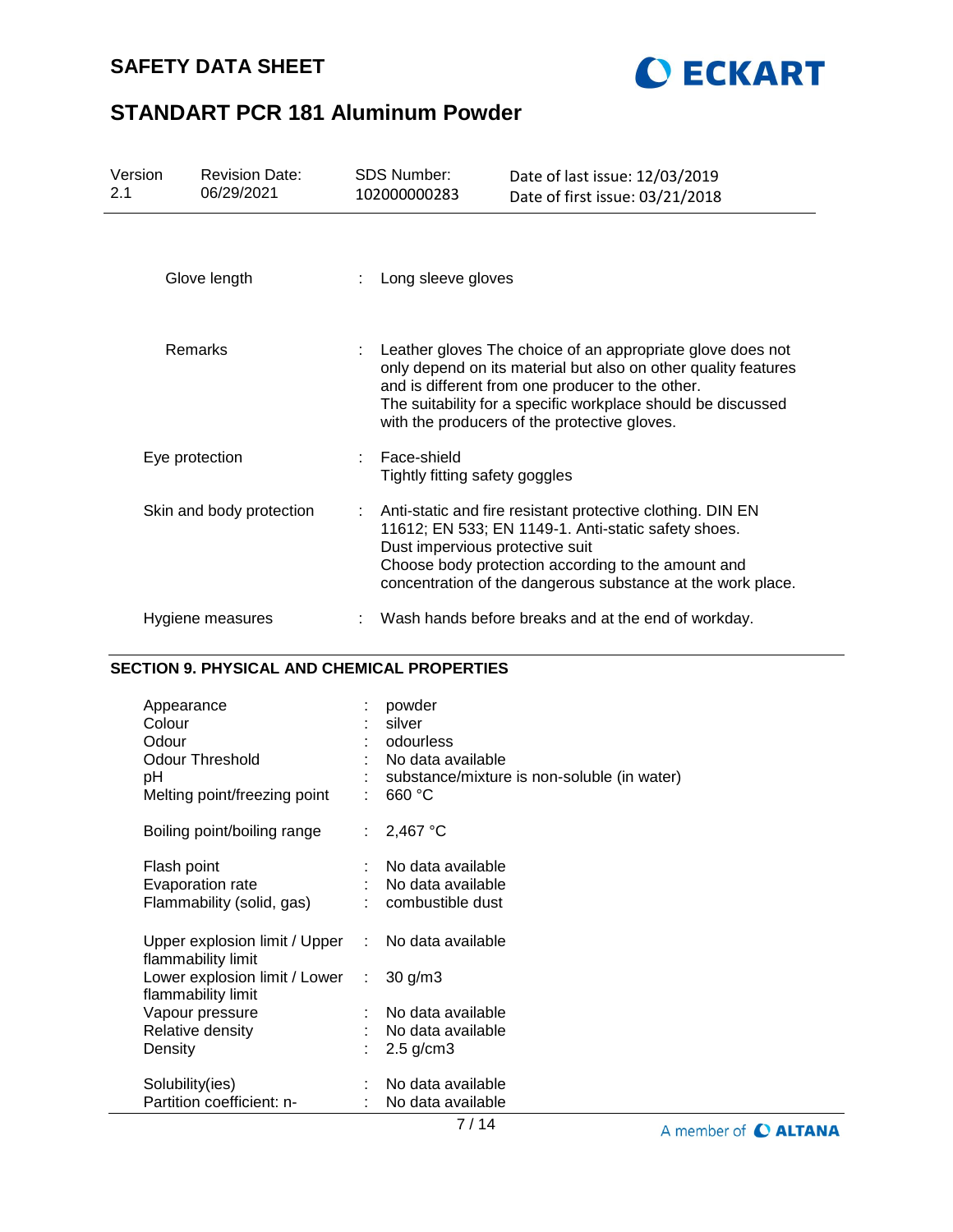



| Version<br>2.1 |               | <b>Revision Date:</b><br>06/29/2021         | <b>SDS Number:</b><br>102000000283                 | Date of last issue: 12/03/2019<br>Date of first issue: 03/21/2018                                                                                      |
|----------------|---------------|---------------------------------------------|----------------------------------------------------|--------------------------------------------------------------------------------------------------------------------------------------------------------|
|                | octanol/water | Auto-ignition temperature                   | 340 $\degree$ C                                    |                                                                                                                                                        |
|                | Viscosity     | Decomposition temperature                   | No data available<br>No data available             |                                                                                                                                                        |
|                |               | <b>SECTION 10. STABILITY AND REACTIVITY</b> |                                                    |                                                                                                                                                        |
|                | Reactivity    |                                             |                                                    | No decomposition if stored and applied as directed.                                                                                                    |
|                |               | Chemical stability                          |                                                    | No decomposition if stored and applied as directed.                                                                                                    |
|                | reactions     | Possibility of hazardous                    |                                                    | Contact with acids and alkalis may release hydrogen.<br>No decomposition if stored and applied as directed.<br>Dust may form explosive mixture in air. |
|                |               | Conditions to avoid                         | Heat, flames and sparks.                           |                                                                                                                                                        |
|                |               | Incompatible materials                      | Acids<br><b>Bases</b><br>Oxidizing agents<br>Water |                                                                                                                                                        |

## **SECTION 11. TOXICOLOGICAL INFORMATION**

#### **Acute toxicity**

Not classified based on available information.

#### **Components:**

| Silica:                   |                                         |
|---------------------------|-----------------------------------------|
| Acute oral toxicity       | : LD50 (Rat): $5,000$ mg/kg             |
|                           | (Mouse): 15,000 mg/kg                   |
| Acute inhalation toxicity | (Rat): 0.139 mg/l<br>Exposure time: 4 h |
| Acute dermal toxicity     | LD50 (Rabbit): $> 5,000$ mg/kg          |
|                           |                                         |

#### **Skin corrosion/irritation**

Not classified based on available information.

#### **Serious eye damage/eye irritation**

Not classified based on available information.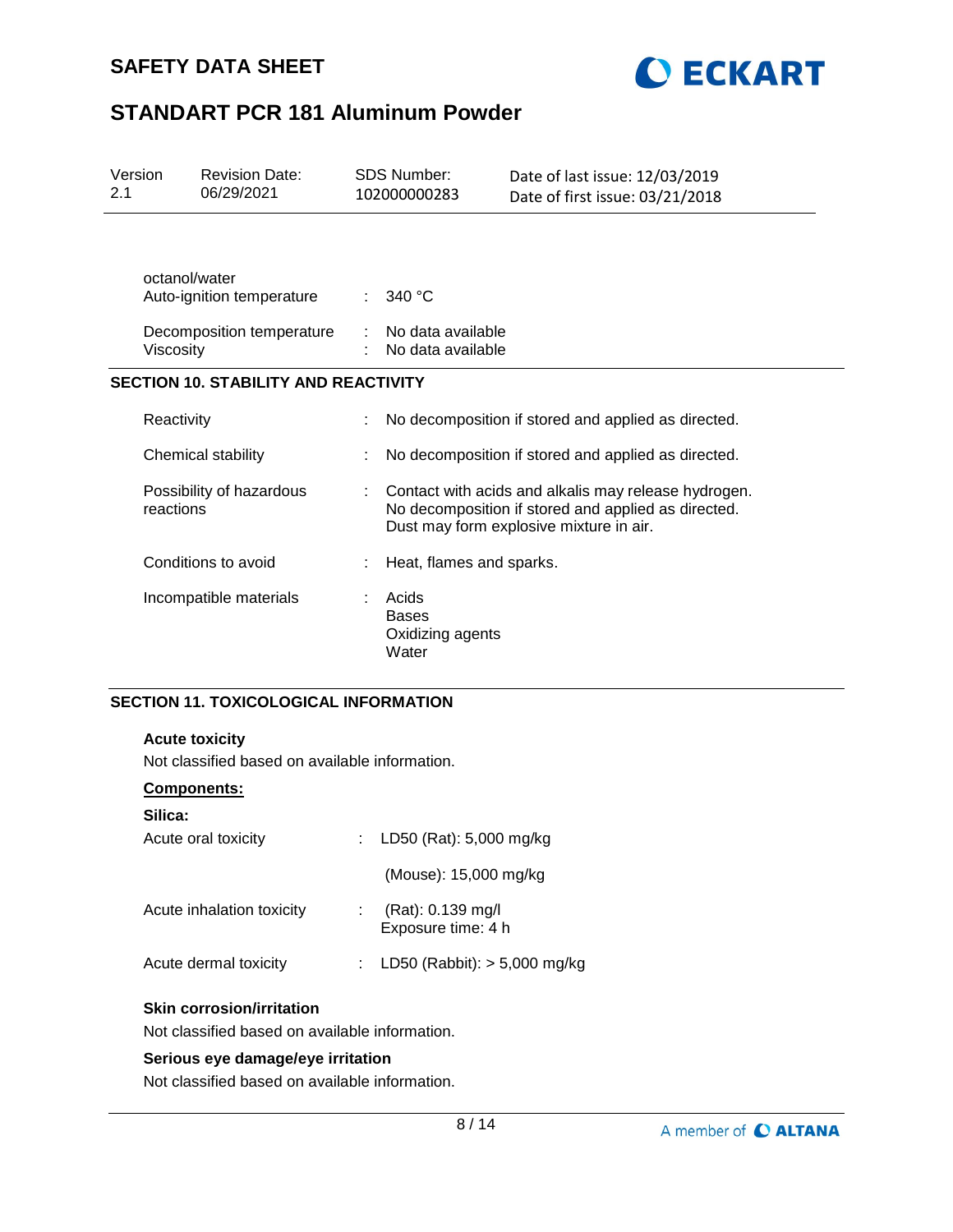



| Version | <b>Revision Date:</b> | SDS Number:  | Date of last issue: 12/03/2019  |
|---------|-----------------------|--------------|---------------------------------|
| 2.1     | 06/29/2021            | 102000000283 | Date of first issue: 03/21/2018 |

#### **Respiratory or skin sensitisation**

## **Skin sensitisation**

Not classified based on available information.

#### **Respiratory sensitisation**

Not classified based on available information.

#### **Germ cell mutagenicity**

Not classified based on available information.

#### **Carcinogenicity**

Not classified based on available information.

| <b>IARC</b> | No component of this product present at levels greater than or<br>equal to 0.1% is identified as probable, possible or confirmed<br>human carcinogen by IARC. |
|-------------|---------------------------------------------------------------------------------------------------------------------------------------------------------------|
| <b>OSHA</b> | No component of this product present at levels greater than or<br>equal to 0.1% is on OSHA's list of regulated carcinogens.                                   |
| <b>NTP</b>  | No component of this product present at levels greater than or<br>equal to 0.1% is identified as a known or anticipated carcinogen<br>by NTP.                 |

#### **Reproductive toxicity**

Not classified based on available information.

## **STOT - single exposure**

Not classified based on available information.

#### **STOT - repeated exposure**

Not classified based on available information.

#### **Aspiration toxicity**

Not classified based on available information.

## **Further information**

#### **Components:**

**Silica:** Remarks: No data available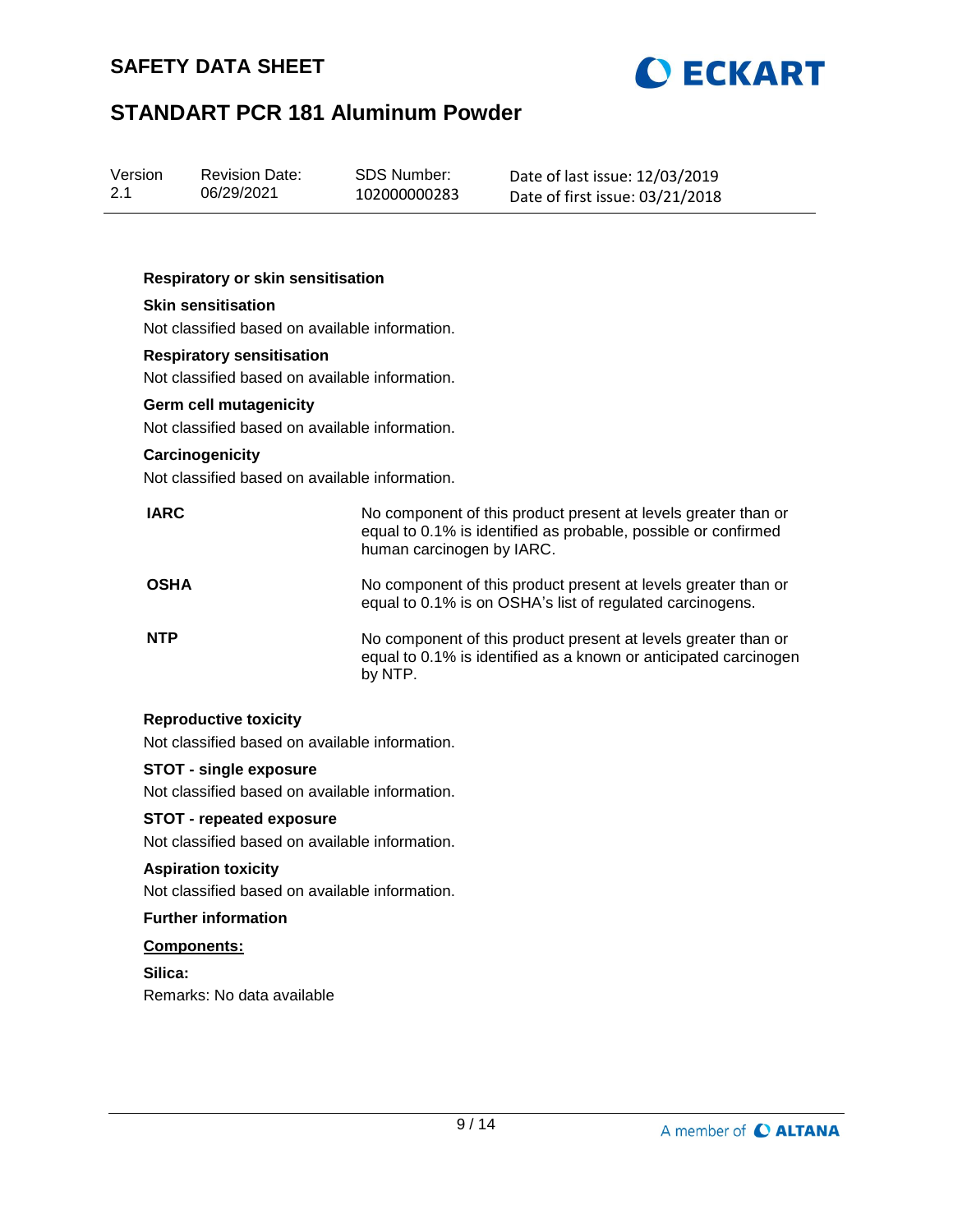



| Version | <b>Revision Date:</b> | SDS Number:  | Date of last issue: 12/03/2019  |
|---------|-----------------------|--------------|---------------------------------|
| 2.1     | 06/29/2021            | 102000000283 | Date of first issue: 03/21/2018 |

## **SECTION 12. ECOLOGICAL INFORMATION**

| <b>Ecotoxicity</b>                                       |                                           |
|----------------------------------------------------------|-------------------------------------------|
| Components:                                              |                                           |
| Silica:                                                  |                                           |
| Toxicity to daphnia and other :<br>aquatic invertebrates | (Daphnia (water flea)): 7,600 mg/l        |
| Toxicity to algae<br>t.                                  | (Chlorella pyrenoidosa (aglae)): 440 mg/l |
| Persistence and degradability                            |                                           |
| No data available                                        |                                           |
| <b>Bioaccumulative potential</b>                         |                                           |
| No data available                                        |                                           |
| Other adverse effects                                    |                                           |
| No data available                                        |                                           |
| <b>Components:</b>                                       |                                           |
| Silica:                                                  |                                           |
| Additional ecological<br>÷<br>information                | No data available                         |

# **SECTION 13. DISPOSAL CONSIDERATIONS**

| <b>Disposal methods</b> |                                                                                                                                                                           |
|-------------------------|---------------------------------------------------------------------------------------------------------------------------------------------------------------------------|
| Waste from residues     | Do not dispose of waste into sewer.<br>Do not contaminate ponds, waterways or ditches with<br>chemical or used container.<br>Send to a licensed waste management company. |
| Contaminated packaging  | Empty remaining contents.<br>Dispose of as unused product.<br>Do not re-use empty containers.<br>Do not burn, or use a cutting torch on, the empty drum.                  |

#### **SECTION 14. TRANSPORT INFORMATION**

## **National Regulations**

**49 CFR**

UN/ID/NA number : UN 1309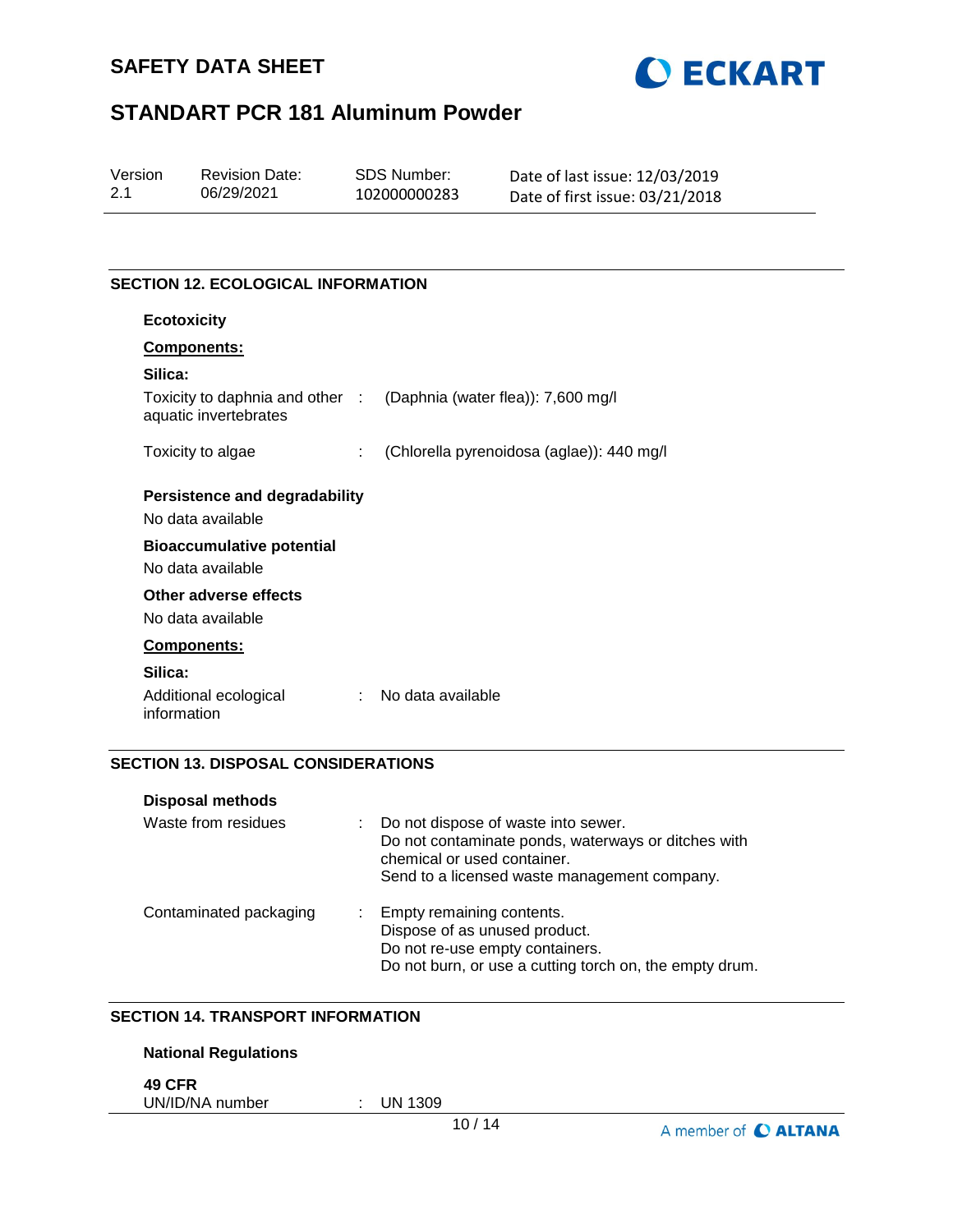# **SAFETY DATA SHEET**



# **STANDART PCR 181 Aluminum Powder**

| Version<br>2.1 |                                                                                      | <b>Revision Date:</b><br>06/29/2021                                                               |                  | SDS Number:<br>102000000283                                                                               | Date of last issue: 12/03/2019<br>Date of first issue: 03/21/2018 |
|----------------|--------------------------------------------------------------------------------------|---------------------------------------------------------------------------------------------------|------------------|-----------------------------------------------------------------------------------------------------------|-------------------------------------------------------------------|
|                |                                                                                      | Proper shipping name                                                                              | $\mathbb{R}^n$ . | Aluminum powder, coated                                                                                   |                                                                   |
|                | Class<br>Packing group<br>Labels<br><b>ERG Code</b>                                  | Marine pollutant                                                                                  |                  | 4.1<br>$\mathbf{H}$<br><b>FLAMMABLE SOLID</b><br>170<br>no                                                |                                                                   |
|                |                                                                                      | <b>International Regulations</b>                                                                  |                  |                                                                                                           |                                                                   |
|                | <b>IATA-DGR</b><br>UN/ID No.<br><b>Class</b><br>Packing group<br>Labels<br>aircraft) | Proper shipping name<br>Packing instruction (cargo<br>Packing instruction<br>(passenger aircraft) |                  | <b>UN 1309</b><br>Aluminium powder, coated<br>4.1<br>$\mathbf{H}$<br><b>Flammable Solid</b><br>448<br>445 |                                                                   |
|                | <b>IMDG-Code</b><br>UN number                                                        | Proper shipping name                                                                              |                  | <b>UN 1309</b><br>ALUMINIUM POWDER, COATED                                                                |                                                                   |
|                | Class<br>Packing group<br>Labels<br>EmS Code<br>Remarks                              | Marine pollutant                                                                                  |                  | 4.1<br>$\mathbf{II}$<br>4.1<br>$F-G, S-G$<br>no                                                           | IMDG Code segregation group 15 - Powdered metals                  |

## **Transport in bulk according to Annex II of MARPOL 73/78 and the IBC Code**

Not applicable for product as supplied.

## **SECTION 15. REGULATORY INFORMATION**

# **EPCRA - Emergency Planning and Community Right-to-Know Act**

## **CERCLA Reportable Quantity**

This material does not contain any components with a CERCLA RQ.

#### **SARA 304 Extremely Hazardous Substances Reportable Quantity**

This material does not contain any components with a section 304 EHS RQ.

## **SARA 302 Extremely Hazardous Substances Threshold Planning Quantity**

This material does not contain any components with a section 302 EHS TPQ.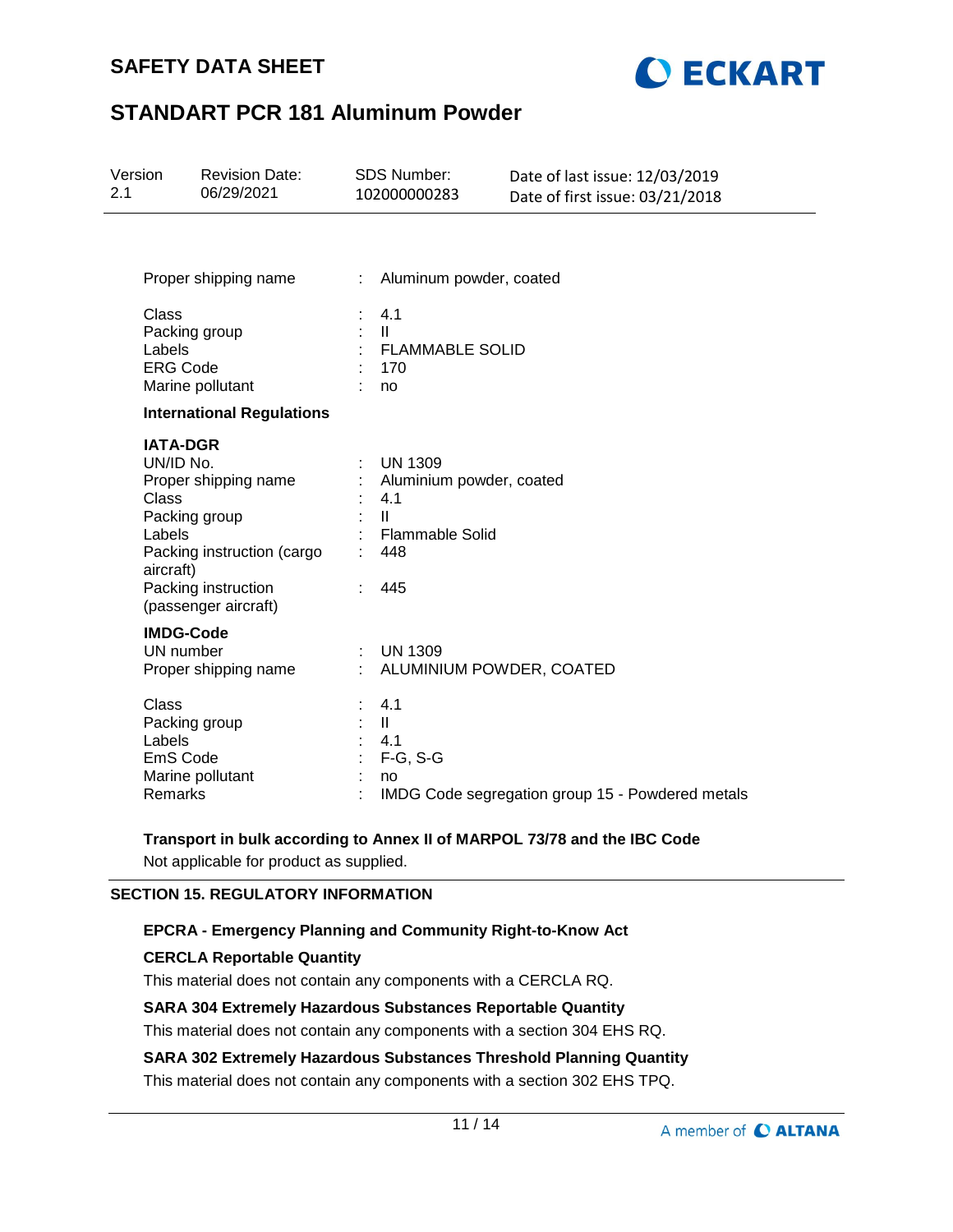

| Version<br>2.1  | <b>Revision Date:</b><br>06/29/2021 | SDS Number:<br>102000000283 | Date of last issue: 12/03/2019<br>Date of first issue: 03/21/2018                                       |                      |
|-----------------|-------------------------------------|-----------------------------|---------------------------------------------------------------------------------------------------------|----------------------|
|                 |                                     |                             |                                                                                                         |                      |
|                 | SARA 311/312 Hazards                | Combustible dust            | Flammable (gases, aerosols, liquids, or solids)                                                         |                      |
| <b>SARA 313</b> |                                     |                             | The following components are subject to reporting levels<br>established by SARA Title III, Section 313: |                      |
|                 |                                     | Aluminum                    | 7429-90-5                                                                                               | $>= 90 - 5 = 100 \%$ |

#### **Clean Air Act**

This product neither contains, nor was manufactured with a Class I or Class II ODS as defined by the U.S. Clean Air Act Section 602 (40 CFR 82, Subpt. A, App.A + B).

This product does not contain any hazardous air pollutants (HAP), as defined by the U.S. Clean Air Act Section 112 (40 CFR 61).

This product does not contain any chemicals listed under the U.S. Clean Air Act Section 112(r) for Accidental Release Prevention (40 CFR 68.130, Subpart F).

This product does not contain any chemicals listed under the U.S. Clean Air Act Section 111 SOCMI Intermediate or Final VOC's (40 CFR 60.489).

#### **Clean Water Act**

This product does not contain any Hazardous Substances listed under the U.S. CleanWater Act, Section 311, Table 116.4A.

This product does not contain any Hazardous Chemicals listed under the U.S. CleanWater Act, Section 311, Table 117.3.

This product does not contain any toxic pollutants listed under the U.S. Clean Water Act Section 307

#### **US State Regulations**

#### **Massachusetts Right To Know**

| Aluminum                   | 7429-90-5 |
|----------------------------|-----------|
| Silica                     | 7631-86-9 |
| Pennsylvania Right To Know |           |
| Aluminum                   | 7429-90-5 |
| Silica                     | 7631-86-9 |

#### **California Prop. 65**

This product does not contain any chemicals known to State of California to cause cancer, birth defects, or any other reproductive harm.



WARNING: This product can expose you to chemicals including lead and cadmium, which is/are known to the State of California to cause cancer and birth defects or other reproductive harm. For more information go to www.P65Warnings.ca.gov.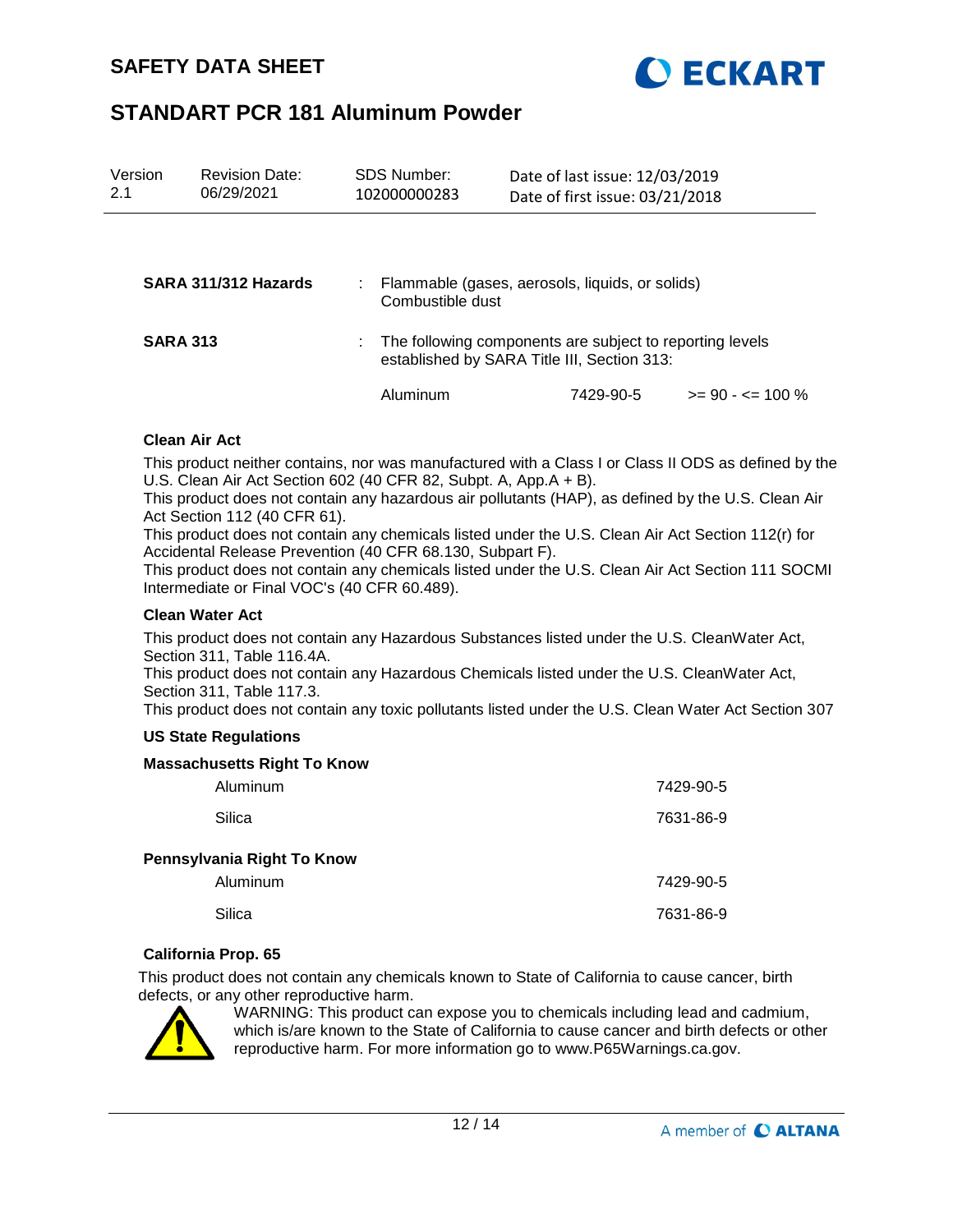



| Version<br>2.1   | <b>Revision Date:</b><br>06/29/2021            | <b>SDS Number:</b><br>102000000283                                      | Date of last issue: 12/03/2019<br>Date of first issue: 03/21/2018         |  |
|------------------|------------------------------------------------|-------------------------------------------------------------------------|---------------------------------------------------------------------------|--|
|                  |                                                |                                                                         |                                                                           |  |
|                  | <b>California List of Hazardous Substances</b> |                                                                         |                                                                           |  |
|                  | Aluminum                                       |                                                                         | 7429-90-5                                                                 |  |
|                  |                                                |                                                                         |                                                                           |  |
|                  | Silica                                         |                                                                         | 7631-86-9                                                                 |  |
|                  |                                                |                                                                         |                                                                           |  |
|                  |                                                | <b>California Permissible Exposure Limits for Chemical Contaminants</b> |                                                                           |  |
|                  | Aluminum                                       |                                                                         | 7429-90-5                                                                 |  |
|                  | Silica                                         |                                                                         | 7631-86-9                                                                 |  |
|                  |                                                |                                                                         |                                                                           |  |
|                  |                                                |                                                                         | The components of this product are reported in the following inventories: |  |
| <b>DSL</b>       |                                                | ÷.                                                                      | All components of this product are on the Canadian DSL                    |  |
|                  |                                                |                                                                         |                                                                           |  |
| <b>TSCA</b>      |                                                | On TSCA Inventory                                                       |                                                                           |  |
| <b>TSCA list</b> |                                                |                                                                         |                                                                           |  |

No substances are subject to a Significant New Use Rule.

No substances are subject to TSCA 12(b) export notification requirements.

## **SECTION 16. OTHER INFORMATION**

#### **Full text of other abbreviations**

| <b>ACGIH</b>                                                                                  |  | : USA. ACGIH Threshold Limit Values (TLV)                                                      |  |  |  |
|-----------------------------------------------------------------------------------------------|--|------------------------------------------------------------------------------------------------|--|--|--|
| <b>NIOSH REL</b>                                                                              |  | : USA. NIOSH Recommended Exposure Limits                                                       |  |  |  |
| OSHA P <sub>0</sub>                                                                           |  | USA. OSHA - TABLE Z-1 Limits for Air Contaminants -<br>1910.1000                               |  |  |  |
| OSHA Z-1                                                                                      |  | : USA. Occupational Exposure Limits (OSHA) - Table Z-1<br>Limits for Air Contaminants          |  |  |  |
| OSHA Z-3                                                                                      |  | : USA. Occupational Exposure Limits (OSHA) - Table Z-3<br><b>Mineral Dusts</b>                 |  |  |  |
| ACGIH / TWA                                                                                   |  | : 8-hour, time-weighted average                                                                |  |  |  |
| NIOSH REL / TWA                                                                               |  | : Time-weighted average concentration for up to a 10-hour<br>workday during a 40-hour workweek |  |  |  |
| OSHA P0 / TWA                                                                                 |  | : 8-hour time weighted average                                                                 |  |  |  |
| OSHA Z-1 / TWA                                                                                |  | : 8-hour time weighted average                                                                 |  |  |  |
| OSHA Z-3 / TWA                                                                                |  | : 8-hour time weighted average                                                                 |  |  |  |
| AICS - Australian Inventory of Chemical Substances; AIIC - Australian Inventory of Industrial |  |                                                                                                |  |  |  |
| Chemicals; ASTM - American Society for the Testing of Materials; bw - Body weight; CERCLA -   |  |                                                                                                |  |  |  |
| Comprehensive Environmental Response, Compensation, and Liability Act; CMR - Carcinogen,      |  |                                                                                                |  |  |  |